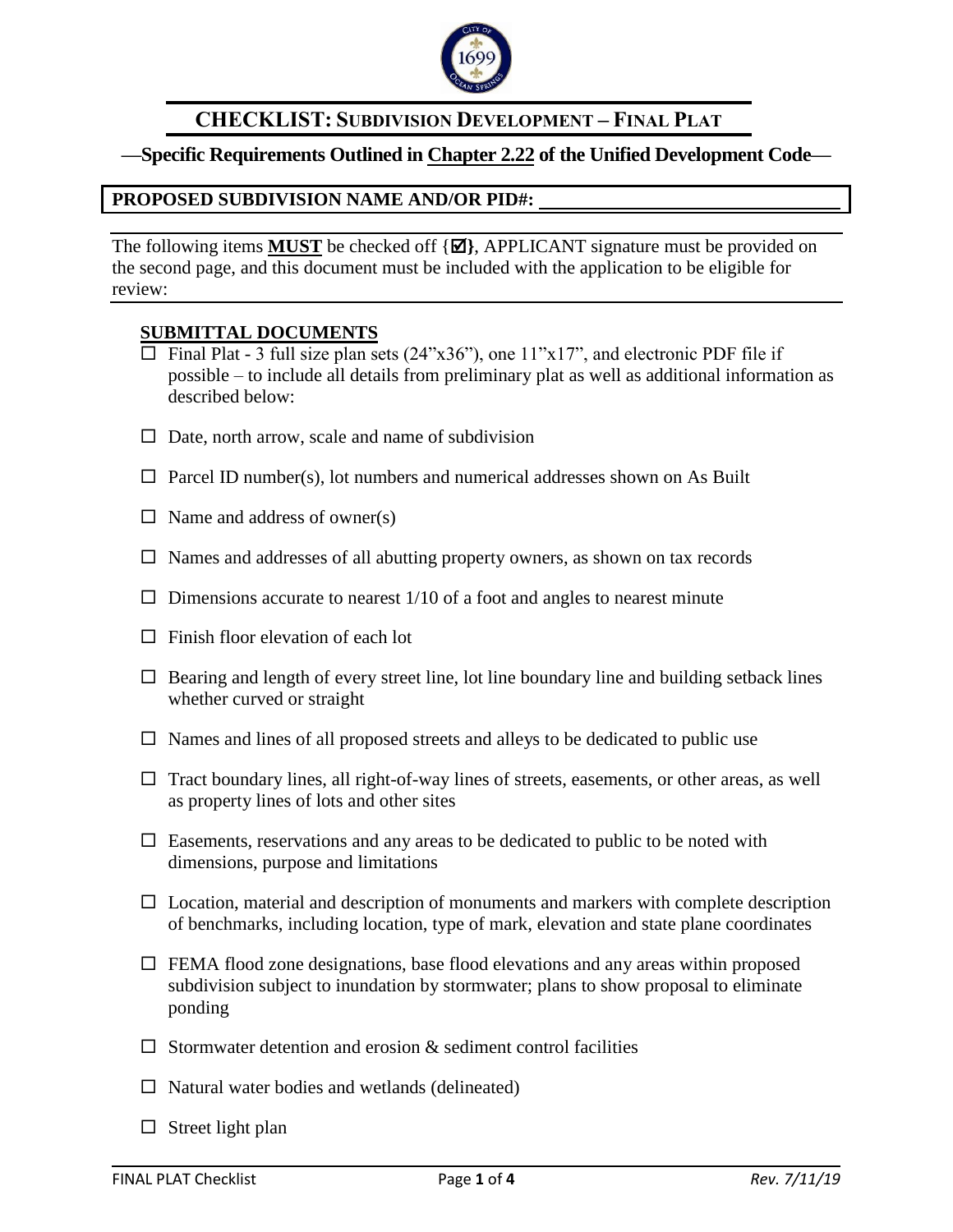- $\square$  Street Signage plan
- $\Box$  Name, signature and seal of licensed engineer, placed on face of final plat and properly certified
- $\Box$  Final letters of approval for water and sewer systems have been received from DOH and DEQ

### **Certificates**

- $\Box$  A certificate showing that the Applicant is the landowner and certification that all prior easement rights to any person, utility or corporation have been absolved on the parcels to be dedicated to public use. The person, utility or corporation shall retain whatever rights they would have as if located on a public street. Recording data for all prior easement shall be included. Those prior easements shall be included and not subordinated.
- $\Box$  A certificate of dedication of all public streets, highways, water sanitary sewer, stormwater sewer, any other public utilities, and other rights-of-way, easements or parcels for public parks or other public use to the City of Ocean Springs, Mississippi, executed by the owners and all other parties who have a mortgage or lien interest in the property.
- $\Box$  A certificate by a registered land surveyor of the State of Mississippi to the effect that the plat represents an accurate survey made by him or someone under his direct supervision and that all dimensional and other data are correct.
- $\Box$  Certificates of approval by the Planning Commission and Board of Aldermen and a certificate of recording by the Chancery Clerk of Jackson County, Mississippi.
- $\Box$  The certificate of accuracy by the developer's engineer, registered to practice in the State of Mississippi, as required herein:
	- $\circ$  Plats to be certified by developer's engineer (registered MS PE), with this statement, on the final plat face: *"The plans of said subdivision and the construction of all improvements therein, which are or may become the property of the City of Ocean Springs, have been designed and constructed in accordance with the subdivision regulations of the City of Ocean Springs and all other laws, rules, ordinances, regulations, and they meet or exceed all accepted engineering standards."*
	- o If a private development, plat must state: *"The infrastructure and streets have not been dedicated to the public for public use nor have they been accepted by the City of Ocean Springs as public improvements, and the infrastructure and streets shall be maintained by the required property owners' association within the subdivision, and the streets shall always be open to emergency vehicles, public and private utility maintenance and service personnel, and the U.S. Postal Service and governmental employees in pursuit of the official duties."*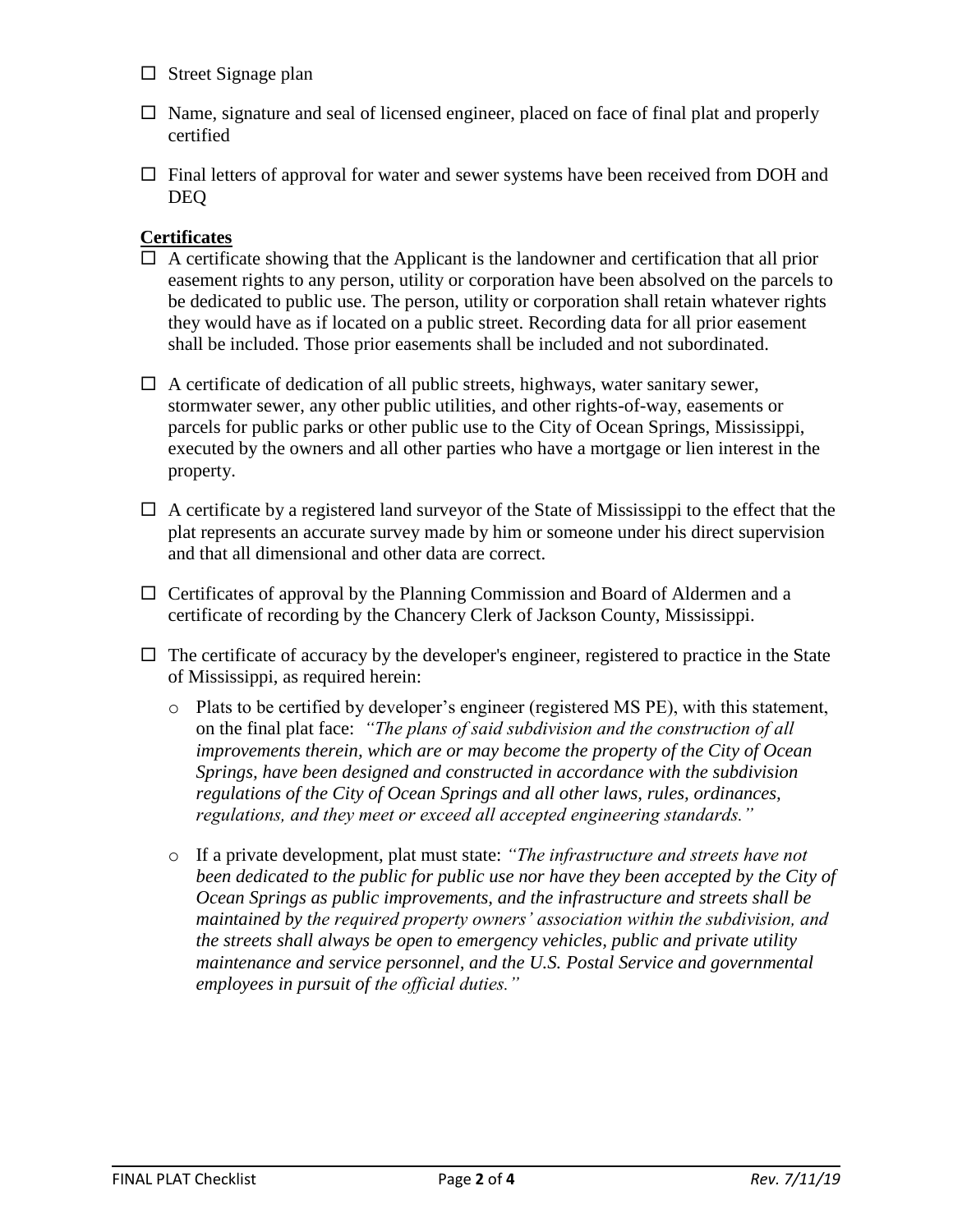#### **INSPECTION AND REQUIRED ACTIONS**

- The *final engineering inspection* must be scheduled so that it will be accomplished at least **fifteen (15) working days** prior to the regular monthly meeting of the Planning Commission. All *administrative and construction requirements* identified by the final inspection will be complete and all submittals made to the City at least **seven (7) working days** prior to the regular monthly meeting of the Planning Commission.
- $\Box$  The following items MUST be submitted two working day prior to the final engineering inspection:
	- o One blueline copy of the construction drawings to include all items as they were constructed
	- o One blueline print of the proposed plat to be recorded
	- o A security instrument per lot according to a fee schedule for 3 years or 80% occupancy
	- o Developer's warranty for 3 years or 85% occupancy
- $\Box$  After final engineering inspection and at least two working days prior to the Planning Commission at which final plat will be considered, the developer shall provide the final construction, contractor record **as-built** drawings to the City as follows: one (1) Mylar diazo film and three (3) sets of revised, if necessary, blueline copies.
- $\Box$  The location of water and sewer services shall be indicated with a "w" and "s" respectively, and shall be permanently stamped, cut or otherwise indicated into the curb abutting each lot or other location approved by City Engineer.
- $\Box$  The developer must have deposited sufficient funds with the City to cover the costs of material, labor and equipment associated with the City's installation of all signs required in the subdivision, including street markers and stop signs at all street intersections as well as any other signs required by the current Manual of Uniform Traffic Control Devices.

### **Final Plat Notes:**

- 1. The Applicant may submit final plat copies for only that portion of the approved preliminary plat that they propose to record and develop at that time
- 2. Amendments to a subdivision plat shall be approved in the same manner as the original plat, except as otherwise provided for amending plats or replats herein.
- 3. Where only a portion of an approved preliminary plat is submitted for final approval, a final plat of the remaining area may be submitted at any time within two years of the preliminary plat without payment of any additional filing fee by the Applicant providing the final plat for the additional areas conform substantially with the approved preliminary plat.
- 4. The final plat shall be submitted for approval within the required two years. Applicants failing to complete construction and obtain final approval from the Board of Aldermen within the specified time may submit a request for an extension of six months. If an extension is granted, the final plat must be submitted within a total of 30 months from the original date of approval of the preliminary plat by the Board of Aldermen.
- 5. Upon approval of the final plat by the Board of Aldermen, the plat shall be submitted for recording within 60 days; otherwise final plat approval will be null and void.